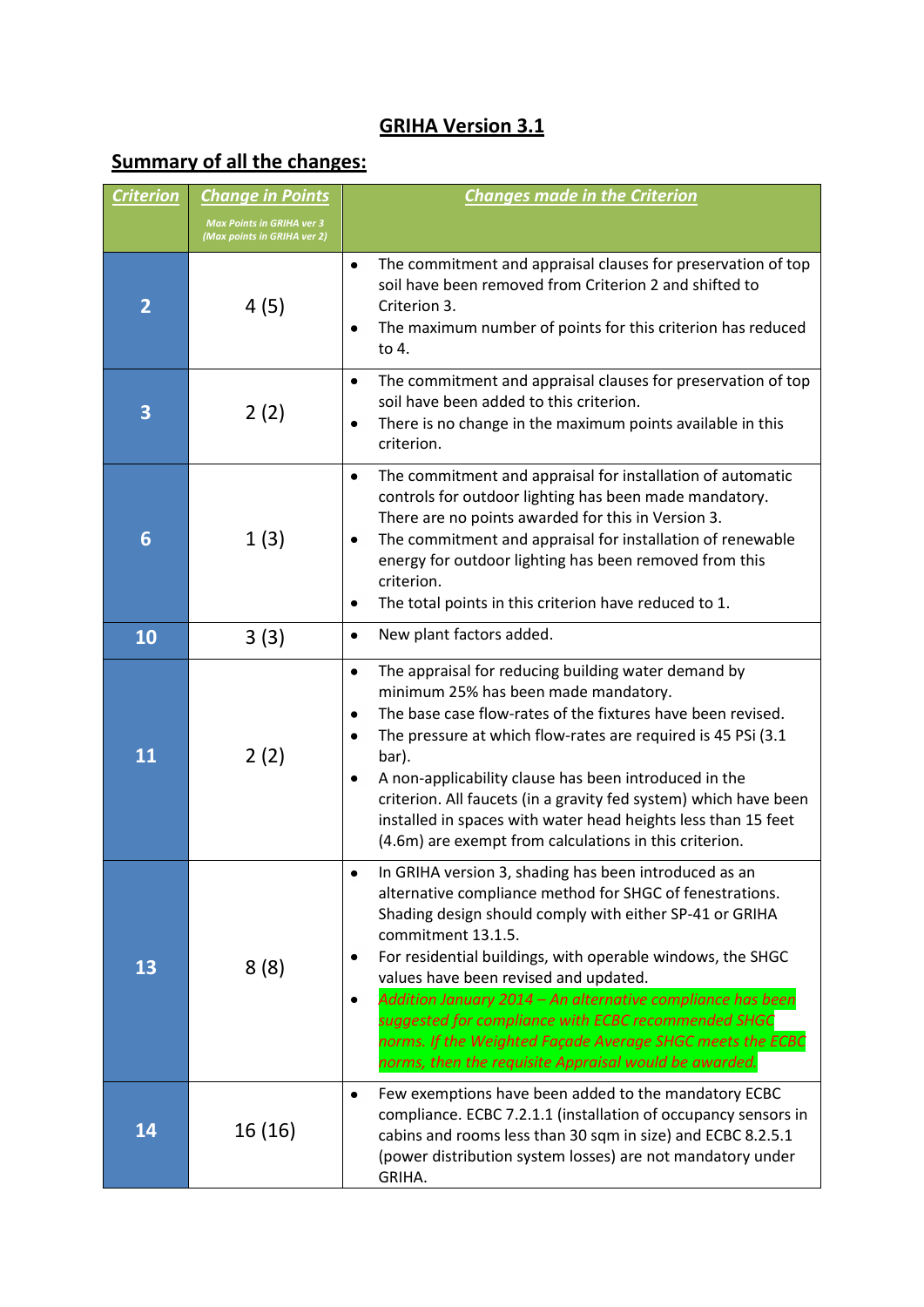|    |      | The EPI for residential buildings have been revised and<br>$\bullet$<br>updated.<br>Thermal comfort compliance in GRIHA can now be<br>٠<br>demonstrated through compliance with either NBC 2005 or<br>ASHRAE 55-2010.<br>Air-conditioned as well as non-air-conditioned<br>٠<br>spaces/buildings now have a single, common EPI.<br>It is mandatory now to demonstrate at least 10% reduction<br>$\bullet$<br>below the GRIHA benchmark EPI.                                                                                                                                                                                                                                                                                                                                                                                                                                                                                                                                                                                                                                                                                                                                                            |
|----|------|--------------------------------------------------------------------------------------------------------------------------------------------------------------------------------------------------------------------------------------------------------------------------------------------------------------------------------------------------------------------------------------------------------------------------------------------------------------------------------------------------------------------------------------------------------------------------------------------------------------------------------------------------------------------------------------------------------------------------------------------------------------------------------------------------------------------------------------------------------------------------------------------------------------------------------------------------------------------------------------------------------------------------------------------------------------------------------------------------------------------------------------------------------------------------------------------------------|
| 15 | 6(6) | In this criterion, the thresholds for award of points in<br>$\bullet$<br>Appraisal 15.3.1 and 15.3.3 have been lowered.<br>In Appraisal 15.3.1, 1 point is awarded for 15% replacement of<br>$\bullet$<br>OPC by flay ash (or any other BIS approved waste). 2 points<br>are awarded if 25% or more OPC is replaced by fly ash (or any<br>BIS recommended waste).<br>In Appraisal 15.3.3, 1 point is awarded for 15% replacement of<br>٠<br>OPC by flay ash (or any other BIS approved waste). 2 points<br>are awarded if 25% or more OPC is replaced by fly ash (or any<br>BIS recommended waste).                                                                                                                                                                                                                                                                                                                                                                                                                                                                                                                                                                                                    |
| 16 | 4(4) | Intermediate thresholds have been introduced in both the<br>$\bullet$<br>appraisals of the criterion.                                                                                                                                                                                                                                                                                                                                                                                                                                                                                                                                                                                                                                                                                                                                                                                                                                                                                                                                                                                                                                                                                                  |
| 17 | 4(4) | A non-applicability clause has been introduced in the<br>$\bullet$<br>criterion. If a project does not use any materials for any of the<br>3 clauses, the final points shall be awarded based on the<br>discretion of ADaRSH and GRIHA evaluator.                                                                                                                                                                                                                                                                                                                                                                                                                                                                                                                                                                                                                                                                                                                                                                                                                                                                                                                                                      |
| 18 | 8(5) | In the first appraisal, the connected load to be considered for<br>٠<br>the $-1\%$ mandatory installation of renewable energy $-$ will<br>now include internal and external artificial lighting and space<br>conditioning. Projects can demonstrate compliance through<br>any of the following four renewable energy systems: solar<br>photovoltaic, wind, geothermal and biomass. If a project is<br>installing an organic waste to biogas plant for compliance with<br>Criterion 25, then it can be counted in this appraisal as well.<br>For buildings with more than 80% built-up area (both FSI and<br>٠<br>non-FSI) falling under residential use, Appraisal 18.3.1 is not<br>mandatory. It will be applicable but optional. The Appraisal<br>18.3.1 will also be non-mandatory for any large complex with<br>more than 80% of total built-up area (both FSI and non-FSI)<br>under residential use. If in a large complex, the total built-up<br>area (both FSI and non-FSI), under residential use, is less than<br>80%, then the Appraisal 18.3.1 will be mandatory.<br>Off-site installation of renewable energy is now accepted in<br>٠<br>this criterion in a newly added appraisal clause. |
| 32 | 0(0) | A project can now attempt to improve its performance in 4<br>$\bullet$<br>specific areas and improve its rating in from provisional rating<br>stage to the final rating stage. These 4 areas are:<br>Noise levels - Criterion 29<br>$\circ$<br>Renewable energy installation - Criterion 18 and 19<br>$\circ$                                                                                                                                                                                                                                                                                                                                                                                                                                                                                                                                                                                                                                                                                                                                                                                                                                                                                          |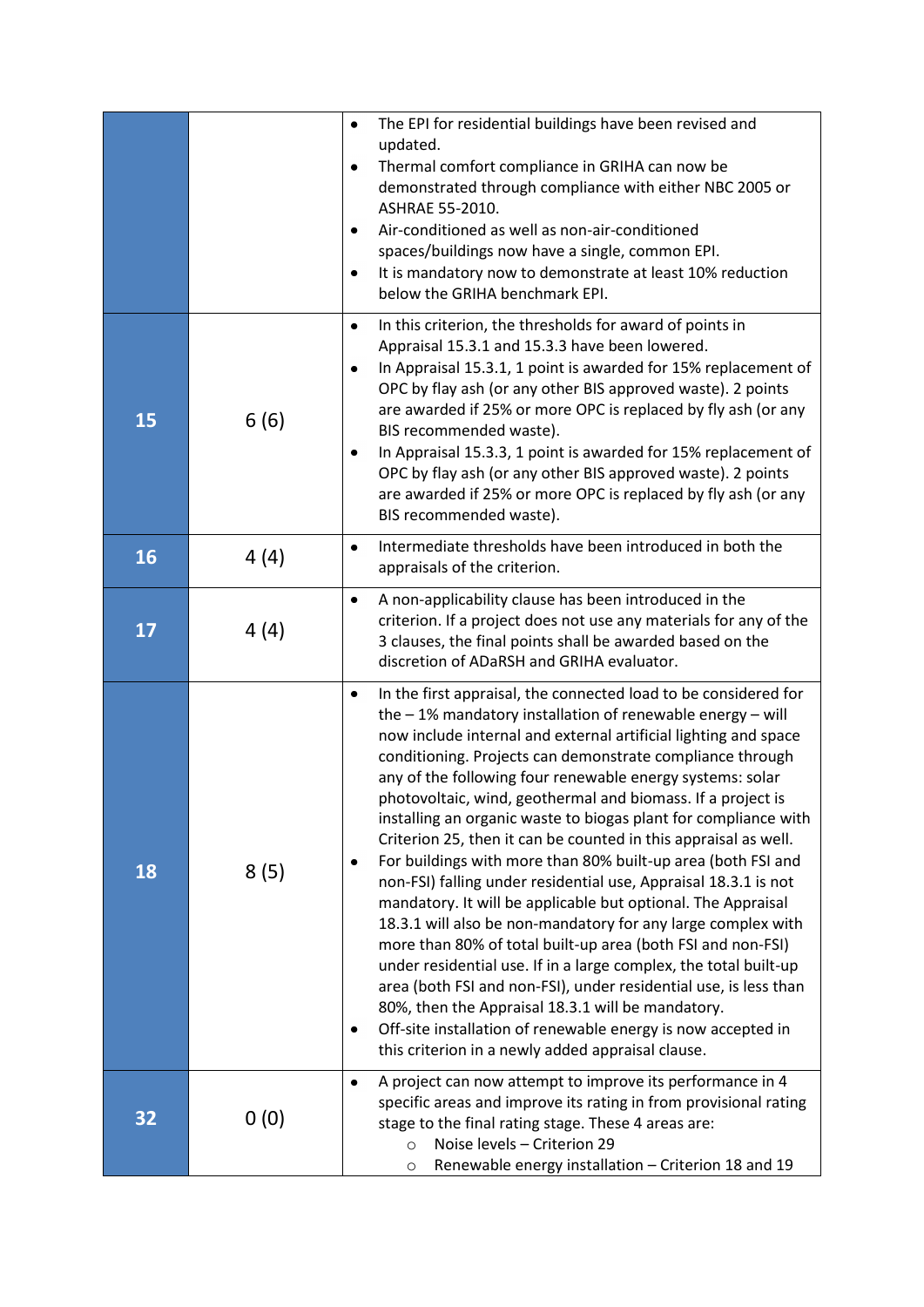|  | o Hard/soft paved area - Criterion 5 |
|--|--------------------------------------|
|  | $\circ$ Innovation – Criterion 34.   |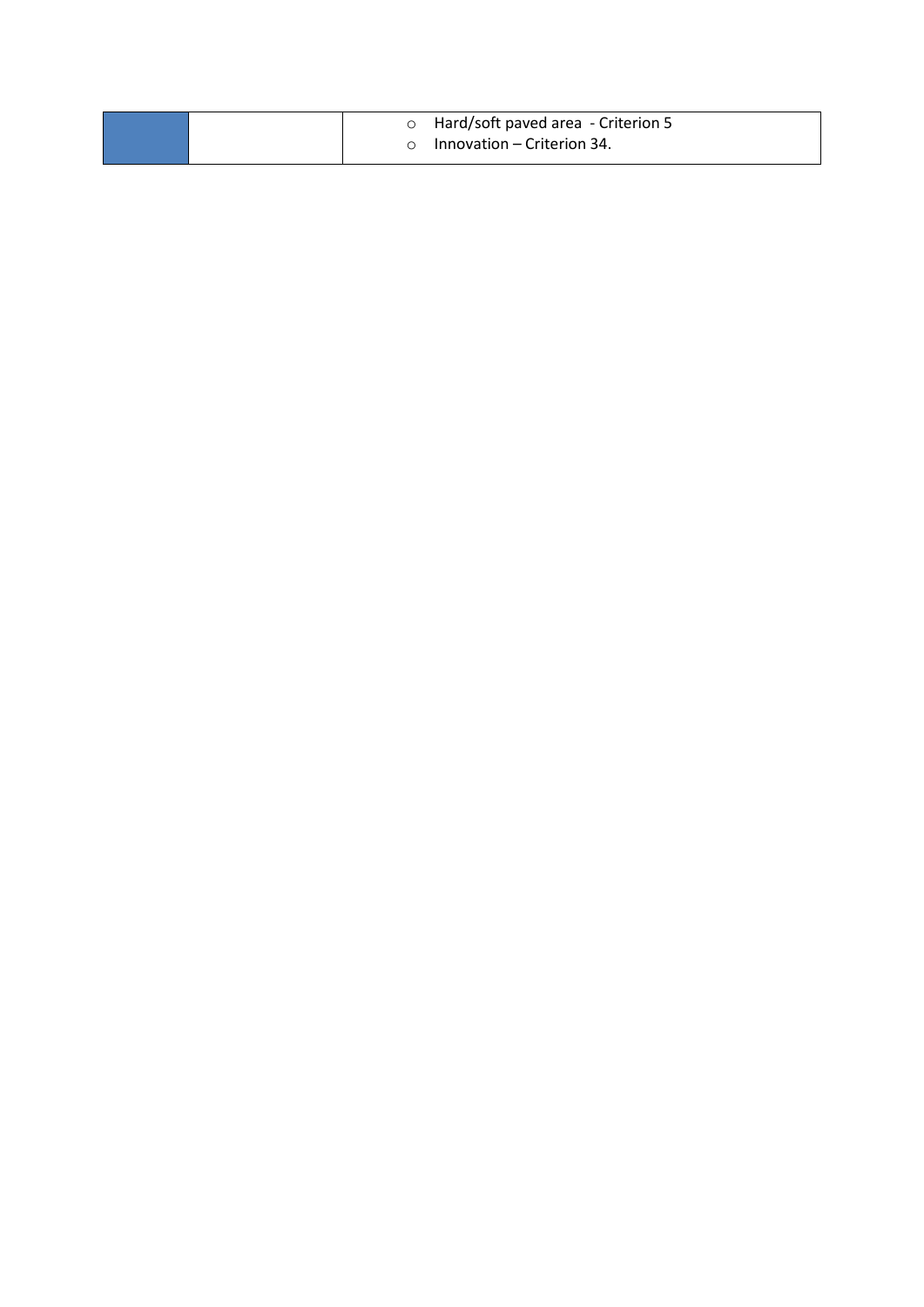# *Changes in Clauses*

*All changes made in July 2012 are highlighted in blue*

*All changes made in May 2013 are highlighted in yellow.*

# **Criterion 2:**

# The top soil preservation clause has been removed from Criterion 2 and shifted to Criterion 3.

## **Updated Commitment clauses:**

- $\circ$  2.1.1 Select proper timing for the construction activity to minimize site disturbance such as soil pollution due to spilling of the construction material and its mixing with rainwater.
- o 2.1.2 Use staging and spill prevention and control plan to restrict the spilling of the contaminated material on site.
- o 2.1.3 Specify and limit construction activity in pre-planned/designated areas.
- $\circ$  2.1.4 Preserve existing mature trees on-site during the course of construction by preserving and transplanting them.
- $\circ$  2.1.5 Compensate the loss of vegetation (trees) due to the construction activity by compensatory plantation. Replant the same number of mature or fully grown trees as eliminated during the construction of the proposed landscape design. Replant the same, native and/or non-invasive species, which existed on the site before elimination in the proportion of 1:3.
- o 2.1.6 Plant in excess of 25% to the minimum required (that is in addition to the requirement prescribed in commitment 2.1.6) within the site premises (plantation to follow same criteria as above).

### **Updated Appraisal clauses:**

- $\circ$  2.3.1 Ensure proper timing of construction with respect to rain, as per clause 2.2.1. and
	- $\degree$  2.3.2 Confine construction activity to pre-designated areas, as per clause 2.2.2 (1 point).
	- o 2.3.3 Proper implementation of spill prevention plan and
	- o 2.3.4 Effective erosion and sedimentation control to prevent erosion, as per clause 2.2.3 (1 point).
	- $\circ$  2.3.5 Preserve existing vegetation by means of non-disturbance or damage to the trees and other form of vegetation, as per clauses 2.2.6 and 2.2.7

### Or

- $\degree$  2.3.6 Trees/plants replanted within site premises in ratio of 1:3, as per clause 2.2.8 (1 point – mandatory).
	- Non Applicability condition: Sites that are devoid of trees.
- $\circ$  2.3.7 Trees/plants replanted within site premises in excess of 25% than minimum requirement as per clause 2.2.9 (1 point).
	- Non Applicability condition: Sites that are devoid of trees.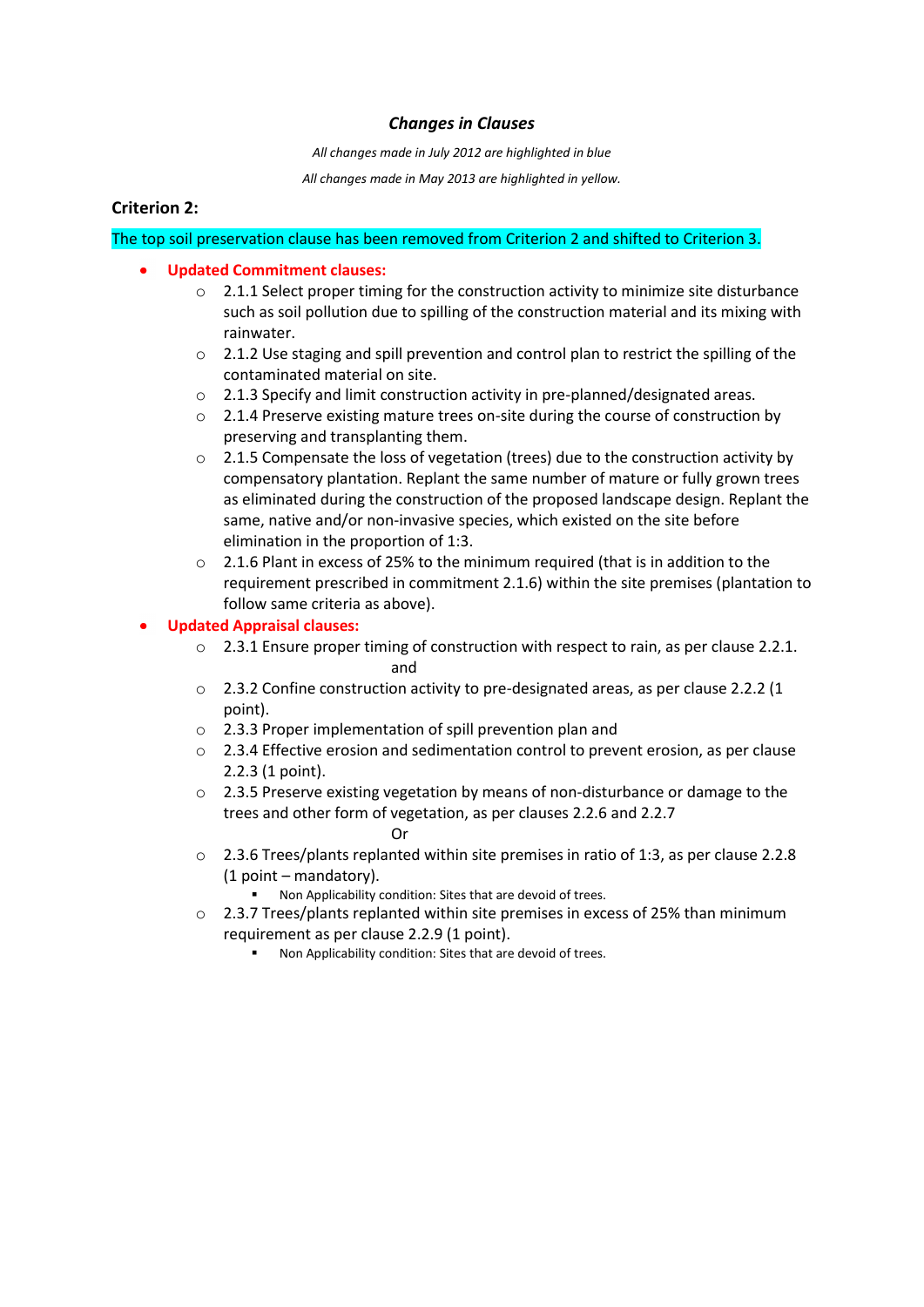# **Criterion 3:**

- **Updated Commitment clauses:**  $\bullet$ 
	- $\circ$  3.1.1 Protect the top soil from erosion. Use collection storage and reapplication of the top soil, sediment basin, contour trenching, mulching, soil stabilization methods to protect the top soil from erosion during construction.
	- o 3.1.2Ensure adequate fertility of the soil to support vegetative growth.
	- o 3.1.3 Ensure adequate topsoil laying for vegetative growth.
	- o 3.1.4 Ensure stabilization of soil in the area where the topsoil is vulnerable to erosion.
- **Updated Appraisal clauses:**
	- o *3.3.1 Preserve top soil by employing suitable measures*

### And

- o 3.3.2 Proper top soil laying for vegetative growth, as per clauses 3.2.1 (a), 3.2.2, 3.2.3 (1 point)
- o 3.3.3 Proper stabilization of soil, as per clauses 3.2.1 (b), 3.2.2, 3.2.3 (1 point)
	- Non Applicability condition: Contaminated sites/sites that do not have good quality top soil (as per soil test report) that is considered worth storing for reuse. Soil test has to be carried out as per criteria 3 and the test report has to be endorsed by the landscape architect. The landscape architect has to provide certificate that the top soil is not worth storing for landscaping purposes and cannot be restored to applicable standard.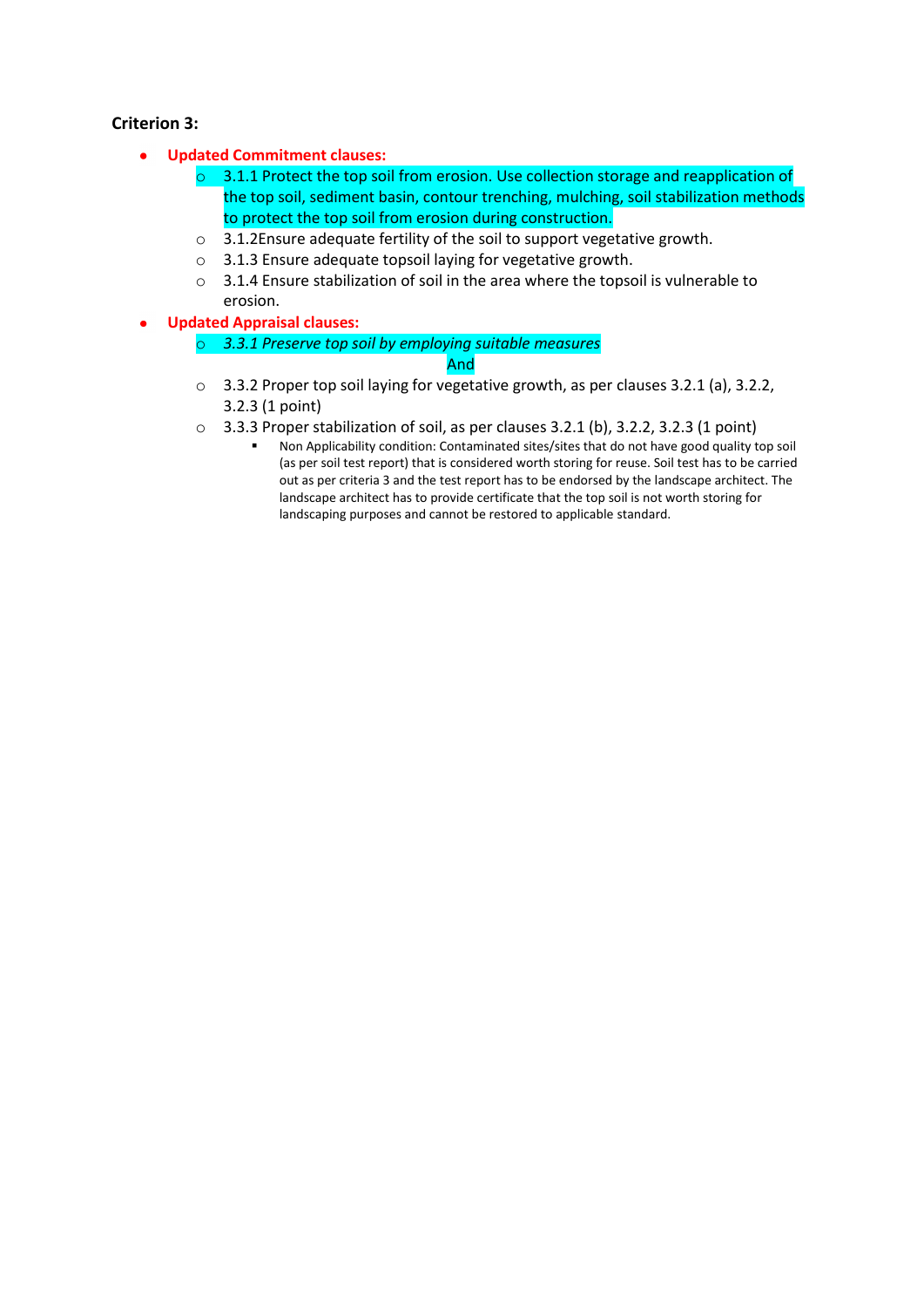# **Criterion 6:**

- **Updated Commitment clauses:**
	- o 6.1.1 Luminous efficacy of external light sources used for outdoor lighting shall equal or exceed as specified.
	- o 6.1.2 All outdoor lighting to be fitted with an automatic on/off switch.
- **Updated Appraisal clauses:**
	- o 6.3.1 Luminous efficacy of 100% of lamps used in outdoor lighting meets the corresponding lamp luminous efficacy as per clause 6.2.1 (1 point).
	- o 6.3.2 Automatic controls for 100% of outdoor lights, as per clause 6.1.2 Mandatory.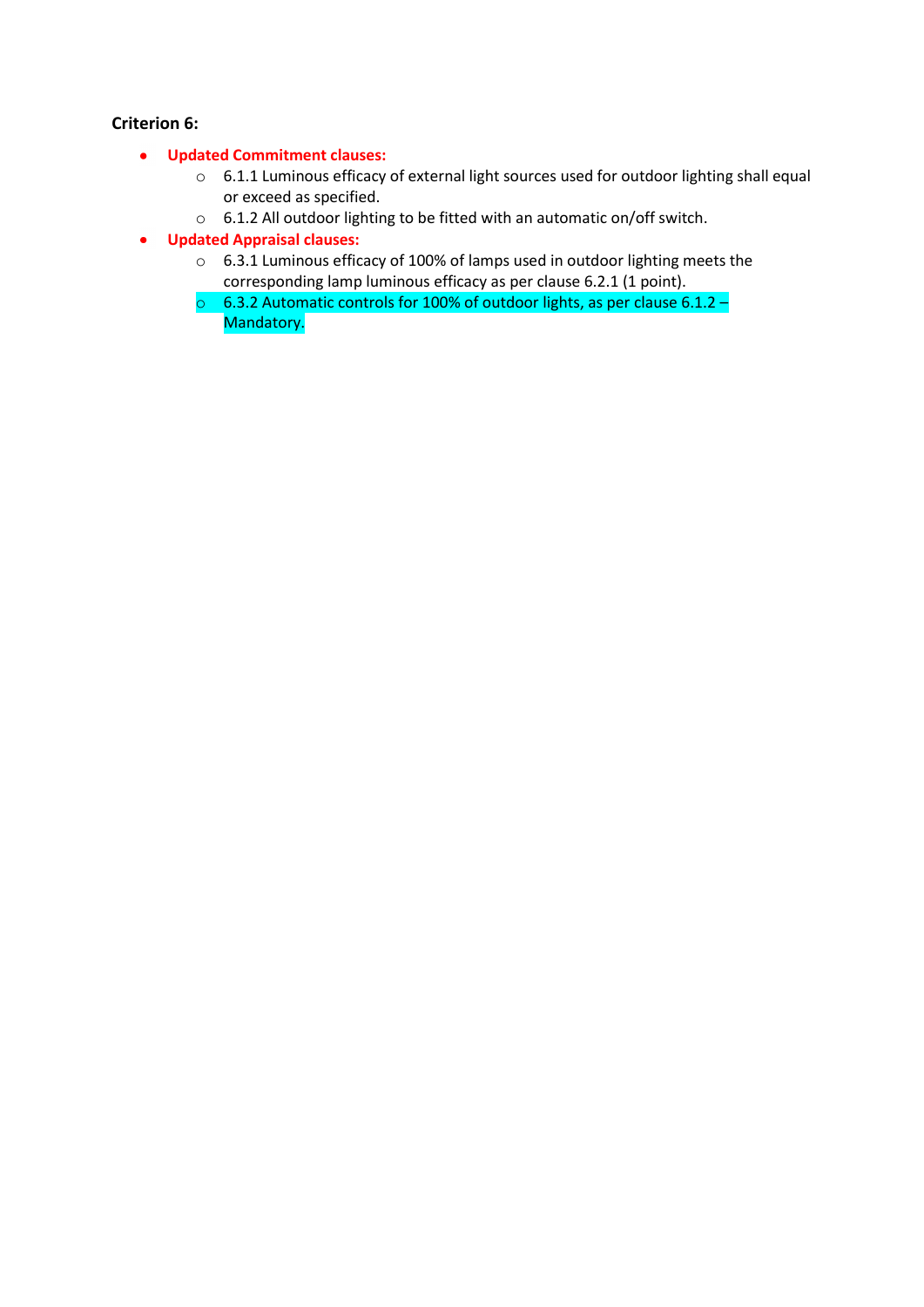# **Criterion 11:**

### **Updated Commitment clauses:**

- o Reduce the total water consumption in the building (by 25% or more) by using lowflow fixtures.
- **Updated Appraisal clauses:**  $\bullet$ 
	- o 11.3.1 Reduction in water consumption by 25%. (1 point) Mandatory
	- o 11.3.2 Water-use reduction by 50%. (additional 1 point)
		- Non Applicability condition: All faucets, which are installed in spaces with water head heights less than 15 feet (4.6 m), in a gravity fed plumbing system, can be exempt for calculations in Criterion 11.

GRIHA base Case flow rates have been revised in version 3. The testing pressure will now be 45Psi or 3.1 bar.

| <b>Fixture</b>          | <b>GRIHA Base Case Ipm/Ipf</b> |
|-------------------------|--------------------------------|
| WCs (solid/liquid)      | 9/9                            |
| <b>Kitchen faucets</b>  | 10                             |
| <b>Lavatory faucets</b> | 10                             |
| <b>Urinals</b>          | 4                              |
| <b>Showers</b>          | 10                             |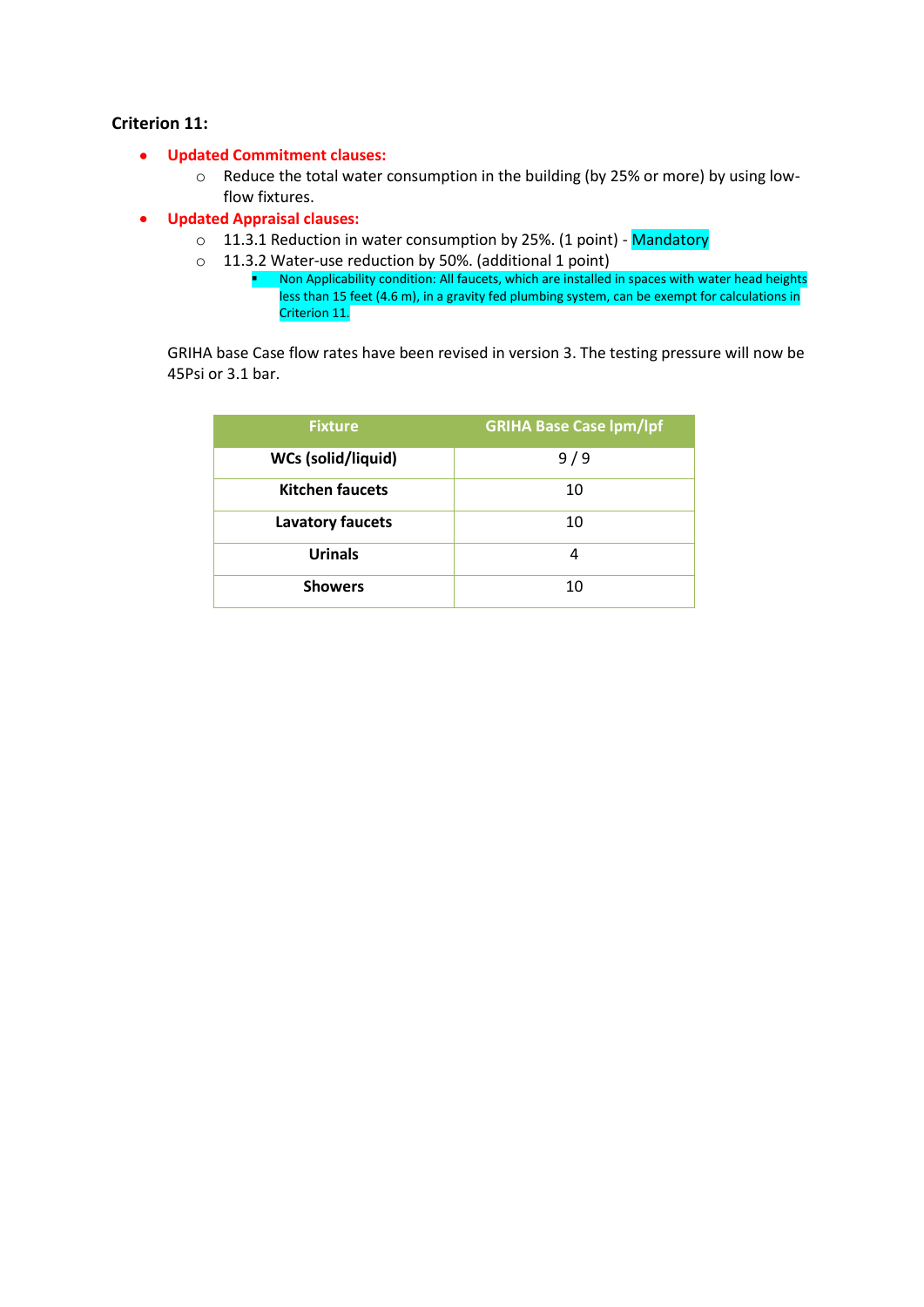## **Criterion 13:**

**Updated Commitment clauses:**  $\bullet$ 

### **13.1 Commitment**

**13.1.1** In order to optimize the building design appropriate climate responsive design strategies should be adopted, such as-

- 1. Optimize the orientation of the building; and/ or
- 2. Place the buffer spaces (such as- toilets, corridors, staircases, lifts and service areas etc.) along western and eastern facades and/ or
- 3. Provide maximum openings on North and South; and/or
- 4. Shade the building surfaces getting maximum solar exposure (such as– wall, roof, courtyard) with the use of external shading devices; eg. space frame, jallis, pergola, trees, green wall, terrace garden etc. and/ or
- 5. Design appropriate shading for all fenestrations getting direct solar radiation by using sun path analysis or shading norms (prescribed in the table-9 & 10 of Handbook on functional requirements of buildings other than industrial buildings or SP41) etc.

**13.1.2** The WWR (window to wall ratio) shall be limited to a maximum of 60% of gross wall area and the SRR (skylight to roof ratio) shall be limited to a maximum of 5% of gross roof area as prescribed in Energy Conservation Building Code (ECBC)-2007.

**13.1.3** Demonstrate that the effective SHGC (Solar Heat Gain Coefficient)\* of the fenestration (accounting for glazing, overhangs and/ or vertical fins) is compliant with the maximum SHGC requirement prescribed by ECBC-2007. (Refer Table-13.1)

| Climate               | <b>Maximum SHGC</b> |                    |                   |                     |  |
|-----------------------|---------------------|--------------------|-------------------|---------------------|--|
|                       | <b>WWR &lt; 40%</b> | $40\% <$ WWR < 60% | $0\% < SRR < 2\%$ | $2.1\% < SRR < 5\%$ |  |
| Composite             | 0.25                | 0.2                | 0.4               | 0.25                |  |
| <b>Hot and Dry</b>    | 0.25                | 0.2                | 0.4               | 0.25                |  |
| <b>Warm and Humid</b> | 0.25                | 0.2                | 0.4               | 0.25                |  |
| Moderate              | 0.4                 | 0.3                | 0.61              | 0.4                 |  |
| Cold                  | 0.51                | 0.51               | 0.61              | 0.4                 |  |

*Table-13.1 SHGC Requirement for vertical fenestration & skylight*

*Source: Table-4.3 & Table 4.6; ECBC-2007*

For residential buildings with operable windows, the ECBC thresholds have been revised as follows (based on maximum shading dimensions as permitted under the building bye-laws):

*Table-13.2 SHGC Requirement for vertical fenestration & skylight*

| <b>Climate</b>        | <b>Maximum SHGC</b> |
|-----------------------|---------------------|
| <b>Composite</b>      | 0.45                |
| <b>Hot and Dry</b>    | 0.45                |
| <b>Warm and Humid</b> | 0.45                |
| <b>Moderate</b>       | 0.45                |
| <b>Cold</b>           | 0.51                |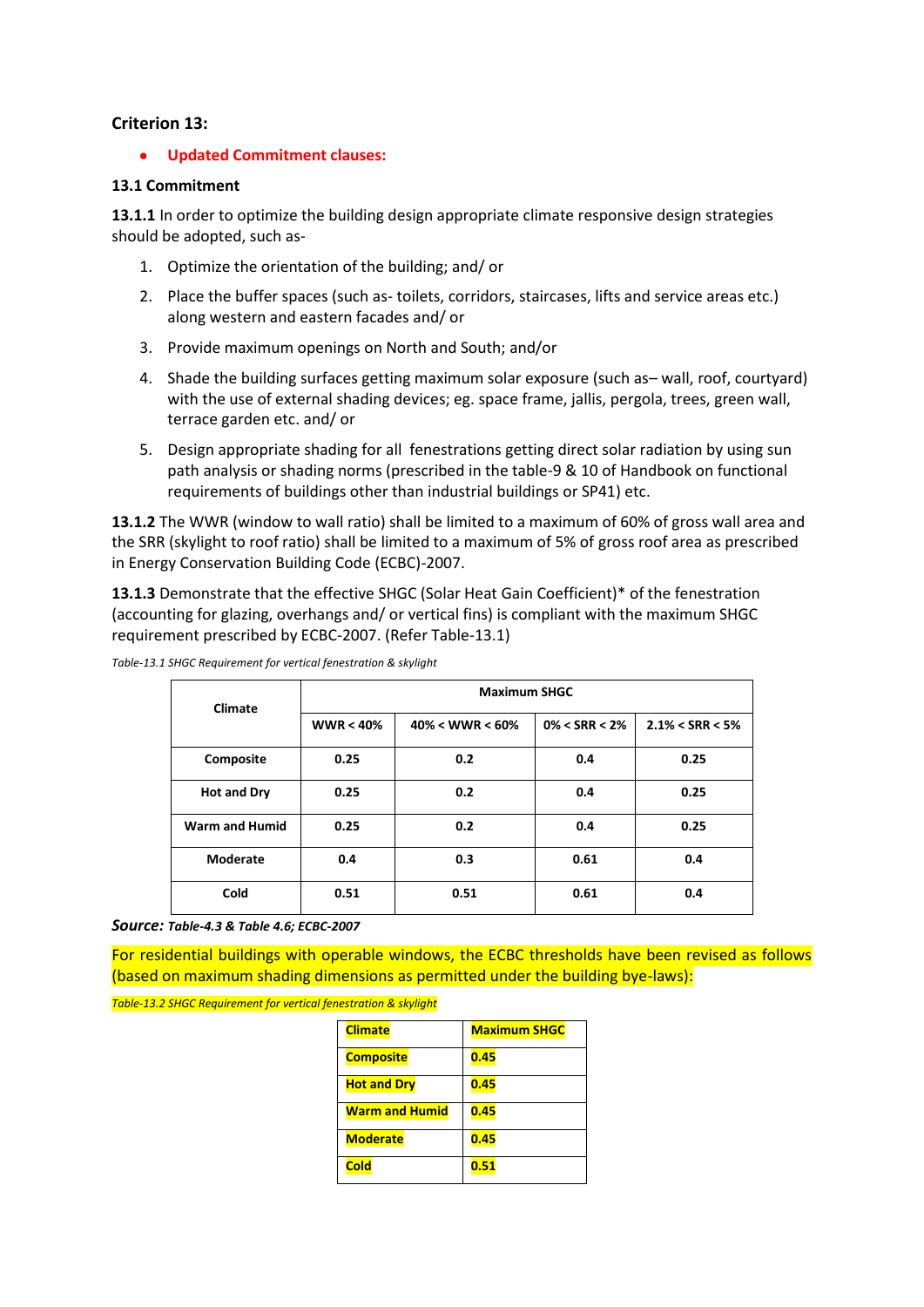The effective SHGC is calculated by multiplying the SHGC of the un-shaded fenestration product by a multiplication (M) factor. The M-factor for the proposed fenestration is derived for each window dimension, orientation and unique shading condition.

| <b>Alternative Compliance for SHGC:</b>                                                                                                         |
|-------------------------------------------------------------------------------------------------------------------------------------------------|
| The project team can now utilize the following equation, as an alternative to 13.13, in order to<br>demonstrate compliance with ECBC SHGC norms |
| $SHGC_{ECBC}$ >= SHGC <sub>facade</sub> = $(W_1 x$ SHGC <sub>1</sub> ) + $(W_2 x$ SHGC <sub>2</sub> ) + + $(W_n x$ SHGC <sub>n</sub> )          |
| $(W_1 + W_2 + \dots + W_n)$                                                                                                                     |
| Where;                                                                                                                                          |
| SHGC $_{FCBC}$ = ECBC recommended SHGC limit                                                                                                    |
| SHGC <sub>facade</sub> = Weighted Façade Average SHGC                                                                                           |
| $W_1$ = Area of Fenestration 1                                                                                                                  |
| $SHGC1 = Effective SHGC of Fenestration 1$                                                                                                      |
| $W_2$ = Area of Fenestration 2                                                                                                                  |
| $SHGC2 = Effective SHGC of Feneration 2$                                                                                                        |
| $W_n$ = Area of Fenestration n                                                                                                                  |
| $SHGC_n$ = Effective SHGC of Fenestration n                                                                                                     |

**\* SHGC** (Solar heat gain coefficient) is the ratio of the solar heat gain entering the space through the fenestration area to the incident solar radiation, typically ranging from 0.9 to 0.1, where lower value indicates lower solar gain. Solar heat includes directly transmitted solar heat and absorbed solar radiation, which is then reradiated, conducted or convected in to the space. *(Source: Appendix-A of ECBC-2007)*

**13.1.4** Demonstrate that the shading design of the fenestrations is in compliance with Tables 9 & 10 of SP 41 to design the shading device for the windows. Northern region comprises of latitudes more than 20 degrees North and latitudes less than 20 degrees North are Southern region.

**13.1.5** Demonstrate through sun path analysis that the fenestrations are completely shaded between 10:00 am to 3:00 pm for the duration of 1<sup>st</sup> April to 30th September.

*Note: Windows of non-living spaces like toilets, store rooms etc. are exempt from compliance with clauses 13.1.3, 13.1.4 and 13.1.5.*

**13.1.6** Ensure that the total daylighted area\* (as defined in the Appendix-A of ECBC-2007) of the proposed building is  $\geq$  25% of the total living area\* (areas listed in table-2, SP41); and achieve the recommended DF\* (as prescribed in table-2, SP41) at the centre of the daylighted area\* or the average on the daylighted area/analysis zone in a design sky condition\* (as recommended in Part-8 of National Building Code -2005).

For every 25% increase (up to a maximum of 75%) in the total area which means the daylight factors upon the total living area shall fetch one additional point on each. This shall however be non-mandatory.

**Note:** The daylight clause is not mandatory for all other living spaces that are not listed in the table-2 (Sp41). Projects are however encouraged to apply daylight integration even if not mandated. Similar points shall be awarded for respective daylighted area as mentioned above and DF can be decided based on project specific daylight requirement.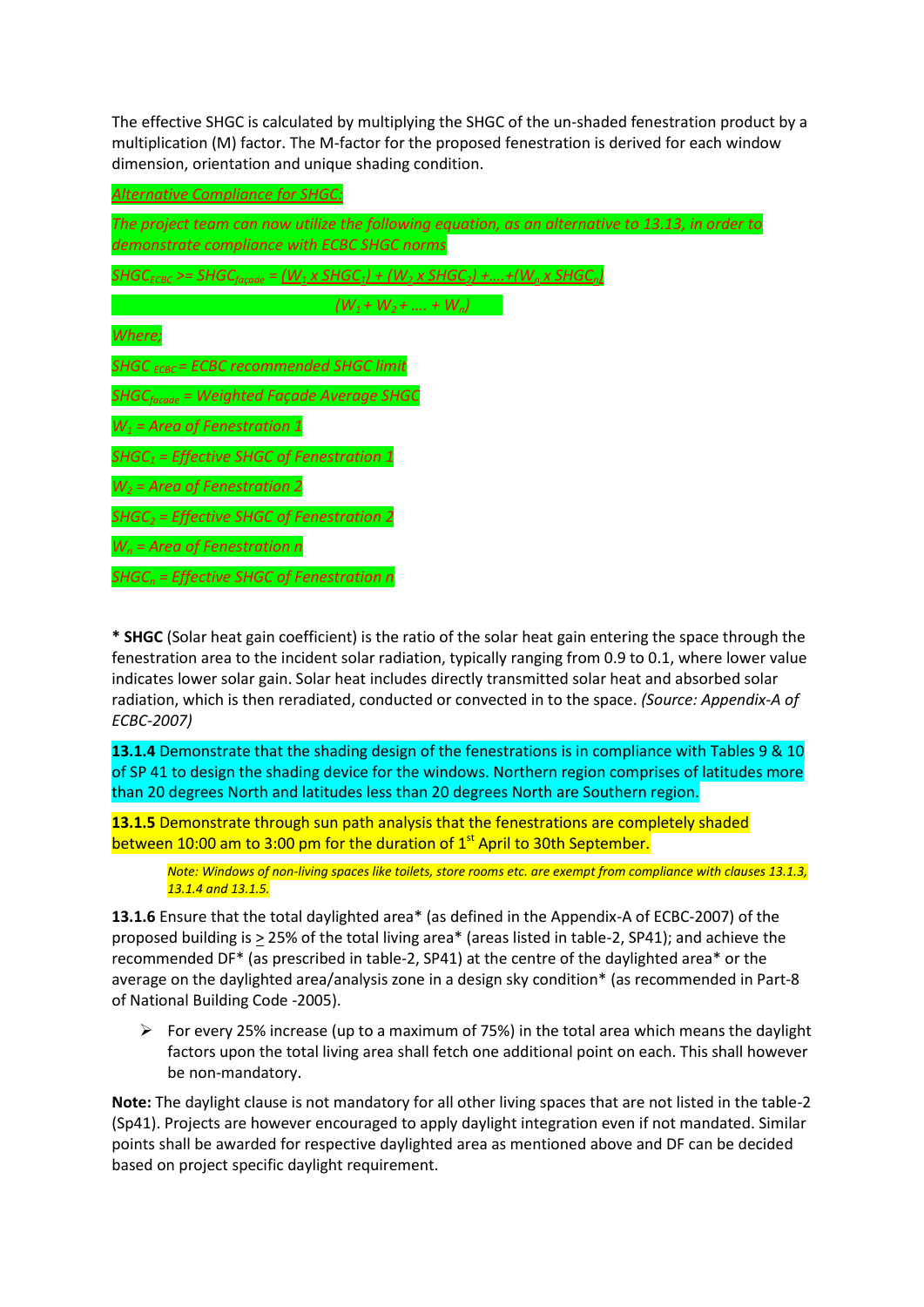*Table-13.2: Recommended Daylight Factors for various living areas*

| Sl. No.        | Location                         | <b>Daylight Factor</b> |
|----------------|----------------------------------|------------------------|
| $\mathbf{1}$   | Dwellings                        |                        |
|                | Kitchen                          | 2.5                    |
|                | Living Room                      | 0.625                  |
|                | Study room                       | 1.9                    |
|                | Circulation                      | 0.313                  |
| $\overline{2}$ | Schools                          |                        |
|                | Class room desk top, black board | $1.9 - -3.8$           |
|                | Laboratory                       | $2.5 - 3.8$            |
| 3              | Offices                          |                        |
|                | General                          | 1.9                    |
|                | Drawing, typing                  | 3.75                   |
|                | Enquiry                          | $0.625 - 1.9$          |
| $\overline{4}$ | Hospitals                        |                        |
|                | General wards                    | 1.25                   |
|                | Pathological laboratory          | $2.5 - 3.75$           |
| 5              | Libraries                        |                        |
|                | Stack room                       | $0.9 - 1.9$            |
|                | Reading room                     | 1.9-3.75               |
|                | Counter area                     | $2.5 - -3.75$          |
|                | Catalogue room                   | $1.9 - 2.5$            |

*Source: Table-2, SP41& IS*: 2440-1975.

**\*Design Sky Condition:** The recommended design sky illuminance for different climatic zone is as follows –

- 1. Cold Climate 6800 lux
- 2. Composite Climate 8000 lux
- 3. Warm-Humid 9000 lux
- 4. Temperate 9000 lux
- 5. Hot-Dry 10500 lux

For integration with artificial lighting during daytime working hours an increase of 500 lux in the recommended sky design illuminance for daylighting is suggested. (*Source: NBC-2005).*

13.1.7 Perform artificial lighting simulation to demonstrate that the lighting levels in indoor spaces are maintained as recommended in NBC 2005 (BIS 2005d).

#### **Updated Appraisal clauses:**  $\bullet$

**13.3.1** By adopting appropriate climate responsive building design with the limited WWR and/ or SRR as mentioned above as per clause 13.1.2

> AND **EITHER**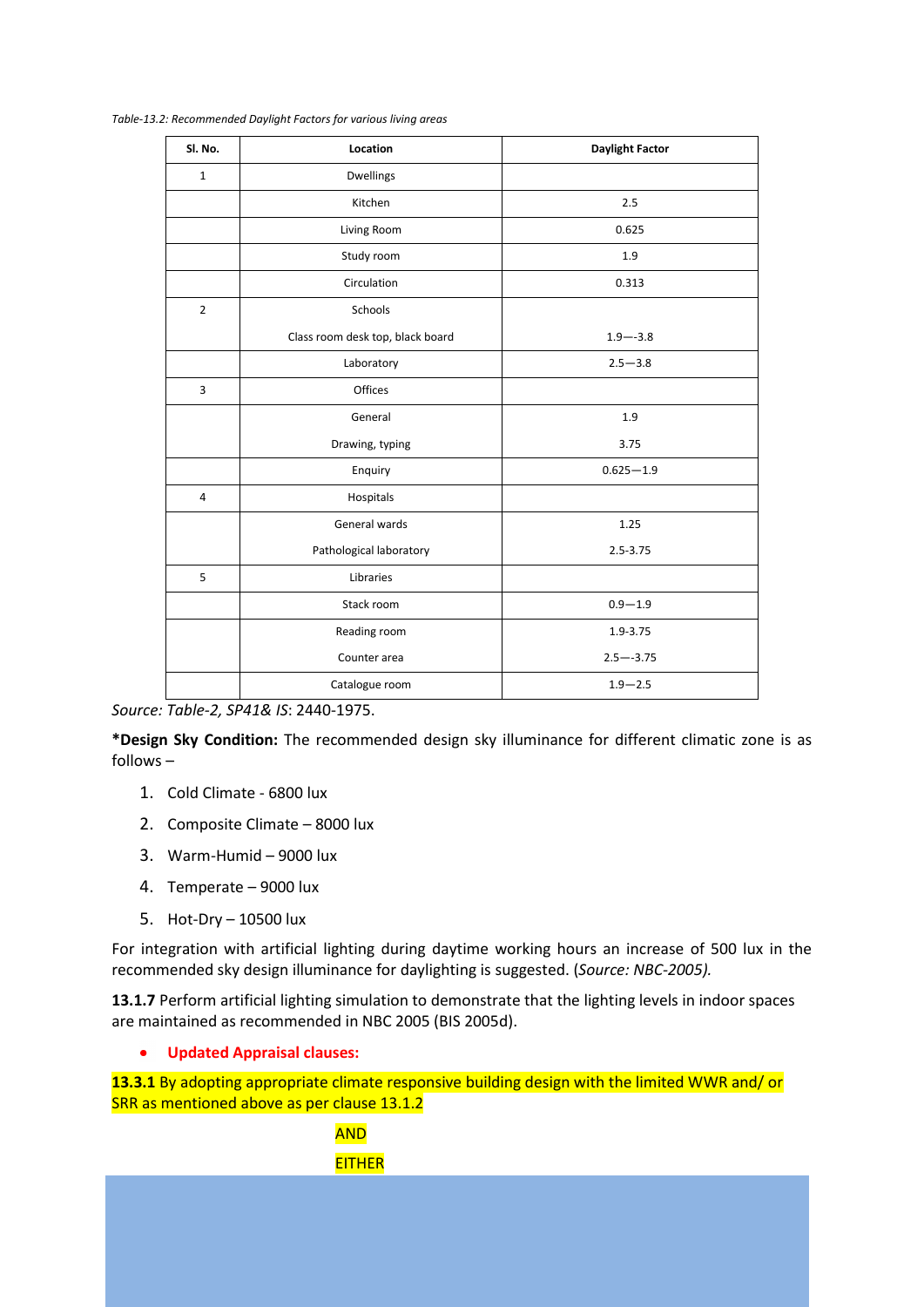All the fenestrations to meet the SHGC requirement of ECBC-2007, as per clause 13.1.3

### **OR**

Alternatively use Tables 9 & 10 of SP 41 to design the shading device for the windows. Northern region comprises of latitudes more than 20 degrees North and latitudes less than 20 degrees North are Southern region, as per clause 13.1.4

# **OR**

Conduct solar path analysis for windows of AC as well as non-AC spaces, to ensure that the window is completely shaded for the duration between 10:00 am to 3:00 pm for the duration of  $1<sup>st</sup>$  April to 30th September as per clause 13.1.5

# **OR**

Any combination of the above strategies on 100% of the fenestrations, as per clauses 13.1.3, 13.1.4 and 13.1.5. **(2 points - Mandatory)**

**13.3.2** Minimum of 25% of the living area (as mentioned above) should be daylighted and adequate level of daylight is provided as prescribed by IS code as per clause 13.1.6 **(2 points- Mandatory)** and/ or

- $\bullet$ If the adequate daylight factors are achieved in > 50% of total living area **(1 point)** and/ or
- If the adequate daylight factors are achieved in > 75% of total living area **(2 point)**  $\bullet$

**13.2.3** Over-design of lighting system is avoided as per clause 13.1.7 **(2 points - mandatory).**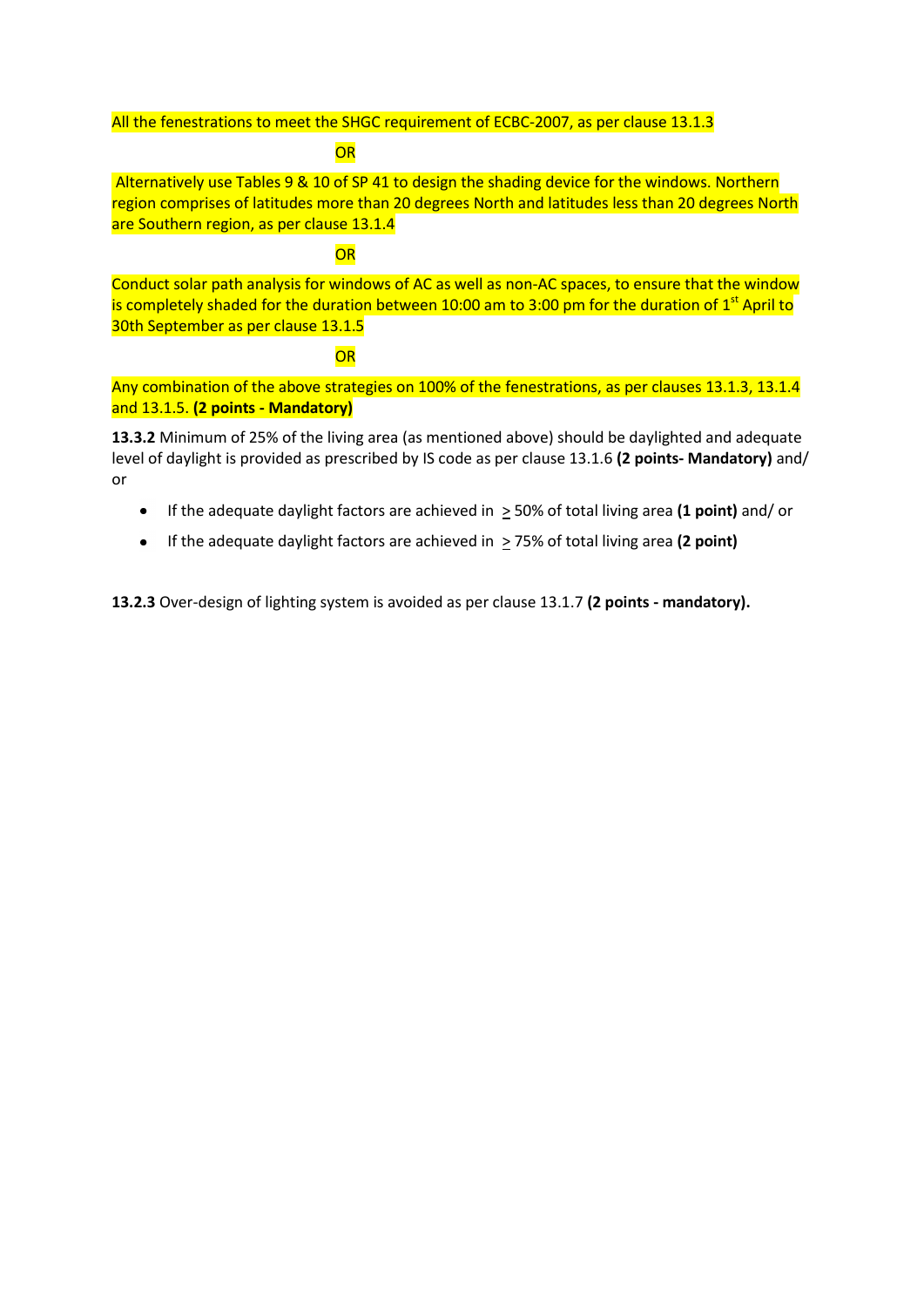# **Criterion 14:**

#### **Updated Commitment clauses:**  $\bullet$

**14.1.1** Follow mandatory compliance measures (for all applicable buildings) as recommended in the Energy Conservation Building Code 2007 of the BEE, Government of India.

*Note:* 

- *Installation of occupancy sensors in rooms/cabins with less than 30 sqm area is a recommended practice, as per ECBC 7.2.1.1, however it is not a mandate under GRIHA.*
- *ECBC 6.2.1 and 8.2.5.1 are not mandatory under GRIHA.*

**14.1.2** Show that utilization of energy systems in a building, under a specified category, is less than the benchmarked energy consumption figure, through a simulation exercise. The energy systems include air conditioners, indoor lighting systems, water heaters, air heaters, and air circulation devices.

**14.1.3** The annual energy consumption of energy systems in a building (for day and 24 × 7 use) should not exceed the limits mentioned in Table 14.1 (benchmarked energy consumption figure).

| <b>Energy Performance Index (EPI) for buildings</b> |                    |                           |  |
|-----------------------------------------------------|--------------------|---------------------------|--|
| <b>Climate Classification</b>                       | EPI (kWh/ M2/year) |                           |  |
|                                                     | Day time occupancy | 24 hours Occupancy        |  |
| <b>Commercial/Institutional buildings</b>           | 5 Days a week      | 7 Days a week             |  |
| Moderate                                            | 120                | 350                       |  |
| Composite / Warm and humid / hot and dry            | 140                | 450                       |  |
| <b>Residential buildings</b>                        |                    | <b>EPI (kWh/ M2/year)</b> |  |
| Composite / Warm and humid / hot and dry            |                    | 100                       |  |
| <b>Moderate</b>                                     |                    | 85                        |  |

Table 14.1: Energy performance Index for buildings in GRIHA.

**14.1.4** In a building that includes both air–conditioned and non-air-conditioned areas, the annual energy consumption of energy systems of each type of space (air-conditioned and/or non-airconditioned) should not exceed the respective benchmarked energy consumption limits listed in Table 14.1.

 $\Box$  In a project where there are more than one type of building/space, the annual energy consumption of energy systems should not exceed benchmarked energy consumption limits

| Annual Energy consumption data for the building |                |                                                            |                                                        |
|-------------------------------------------------|----------------|------------------------------------------------------------|--------------------------------------------------------|
| Type of space                                   | Area<br>(M2)   | <b>GRIHA Benchmark Energy</b><br>Consumption (kWh/m2/year) | <b>Design Case Energy</b><br>Consumption (kWh/m2/year) |
| <b>Building Type 1</b>                          | A <sub>1</sub> | E1                                                         | E4                                                     |
| <b>Building Type 2</b>                          | A <sub>2</sub> | E <sub>2</sub>                                             | E5                                                     |
| <b>Building Type 3</b>                          | A3             | E3                                                         | E6                                                     |

Table 14.2: Format for calculation of Energy performance Index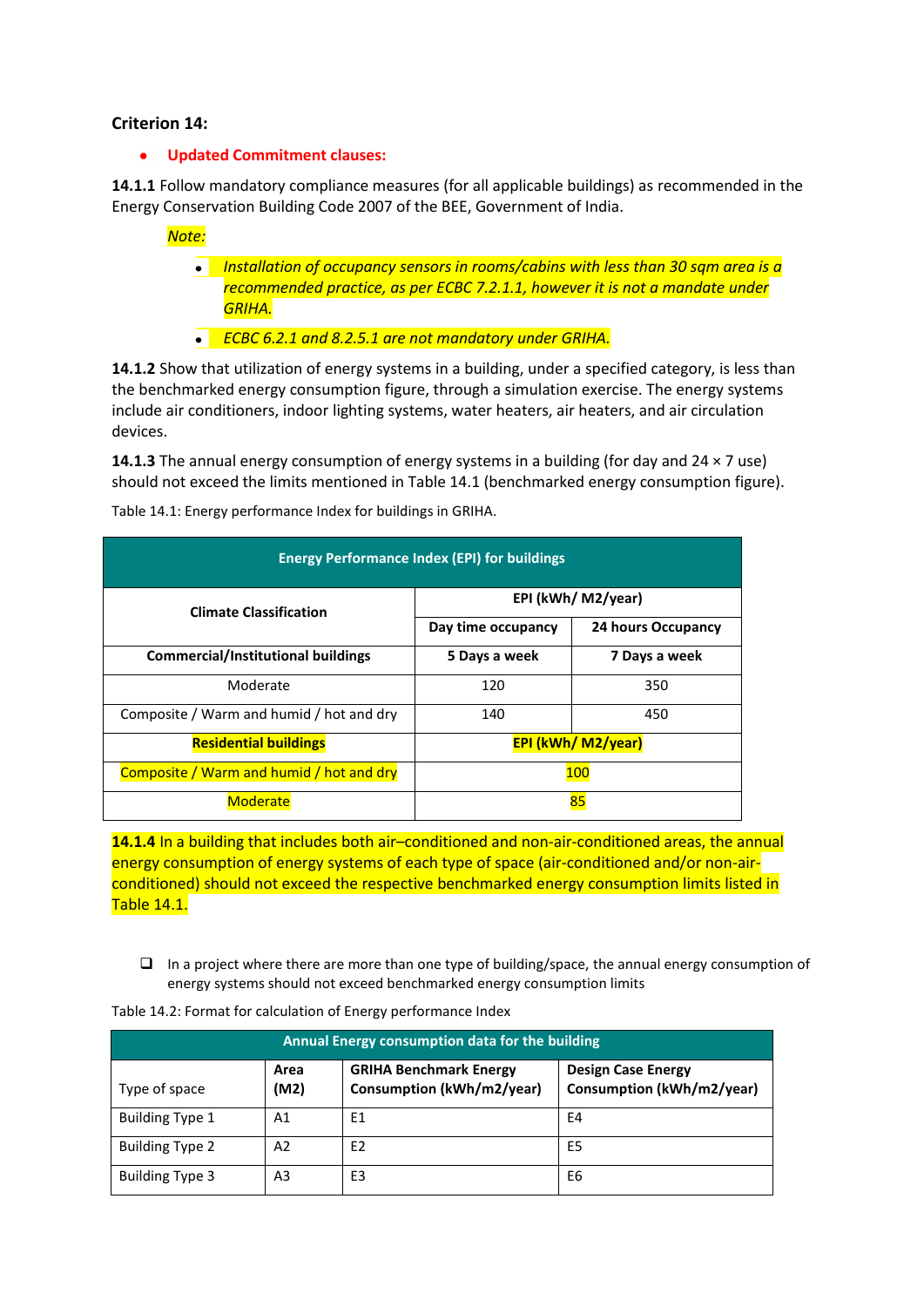# **Benchmark Energy consumption (kWh/m2/year) = (E1 x A1)+(E2 x A2)+(E3 x A3)/**

### **(A1+A2+A3)**

## **Building Energy Consumption (kWh/m2/year) = (E4 x A1)+(E5 x A2)+(E6 x A3)/**

### **(A1+A2+A3)**

**14.1.5** Quantify energy usage for all electrical, mechanical, and thermal systems for which either electrical or thermal energy is used. Quantify energy usage for each system used in providing lighting, air conditioning, ventilation, heating (water and air), and air circulation. The necessary energy conversion factors are listed in Table 14.3.

| <b>Table 14.3 - Energy Conversion factors</b>        |                                      |  |  |
|------------------------------------------------------|--------------------------------------|--|--|
| <b>Energy Unit</b>                                   | <b>Conversion factors</b><br>for kWh |  |  |
| Liters of LDO (Light Diesel Oil)                     | 8.3                                  |  |  |
| Liters of HSD (High Speed Diesel)                    | 8.5                                  |  |  |
| Kilogram of LPG (Liquefied Petroleum gas)            | 13.9                                 |  |  |
| SCM (Standard Cubic meters of PNG (Pepe natural gas) | 7                                    |  |  |

**14.1.6** Perform hourly calculations to show that in non-air-conditioned areas, the thermal comfort conditions as specified in NBC 2005 (BIS 2005d)/ASHRAE 55-2010 are met for 90% of all occupied hours for buildings in composite, moderate, and hot and dry climate and for 60% of all occupied hours for buildings in warm and humid climate.

| Thermal Comfort conditions for Non AC building - Summer Conditions |                    |  |
|--------------------------------------------------------------------|--------------------|--|
| Temperature                                                        | less than 33 deg C |  |
| Relative Humidity                                                  | less than 70%      |  |

**14.1.7** Perform hourly calculations to show that in air-conditioned areas, the thermal comfort conditions as specified in NBC 2005 (BIS 2005e)/ASHRAE 55 - 2010 are met for 100% of all occupied hours.

Table 14.5: Thermal comfort standards for different spaces inside the buildings as per NBC 2005

| Sr.            | Category                        | <b>Inside Design Conditions</b> |                      |  |
|----------------|---------------------------------|---------------------------------|----------------------|--|
|                |                                 | <b>Summer</b>                   | Winter               |  |
| (1)            | (2)                             | (3)                             | (4)                  |  |
| $\mathbf{1}$   | Restaurants                     | DB 23 to 26° C                  | DB 21 to 23° C       |  |
|                |                                 | RH 55 to 60%                    | RH not less than 40% |  |
| $\overline{2}$ | Office buildings                | DB 23 to 26 C                   | DB 21 to 23° C       |  |
|                |                                 | RH 50 to 60%                    | RH not less than 40% |  |
| 3              | Radio and television<br>studios | DB 23 to 26° C                  | DB 21 to 23° C       |  |
|                |                                 | RH 45 to 55%                    | RH not less than 40% |  |
| 4              | Departmental stores             | DB 23 to 26° C                  | DB 21 to 23° C       |  |
|                |                                 | RH 50 to 60%                    | RH not less than 40% |  |
| 5              | Hotel guest rooms               | DB 23 to 26° C                  | DB 23 to 24° C       |  |
|                |                                 | RH 50 to 60%                    | RH not less than 40% |  |
| 6              | Class rooms                     | DB 23 to 26° C                  | DB 23 to 24° C       |  |
|                |                                 | RH 50 to 60%                    | RH not less than 40% |  |
| 7              | Auditoriums                     | DB 23 to 26° C                  | DB 23 to 24° C       |  |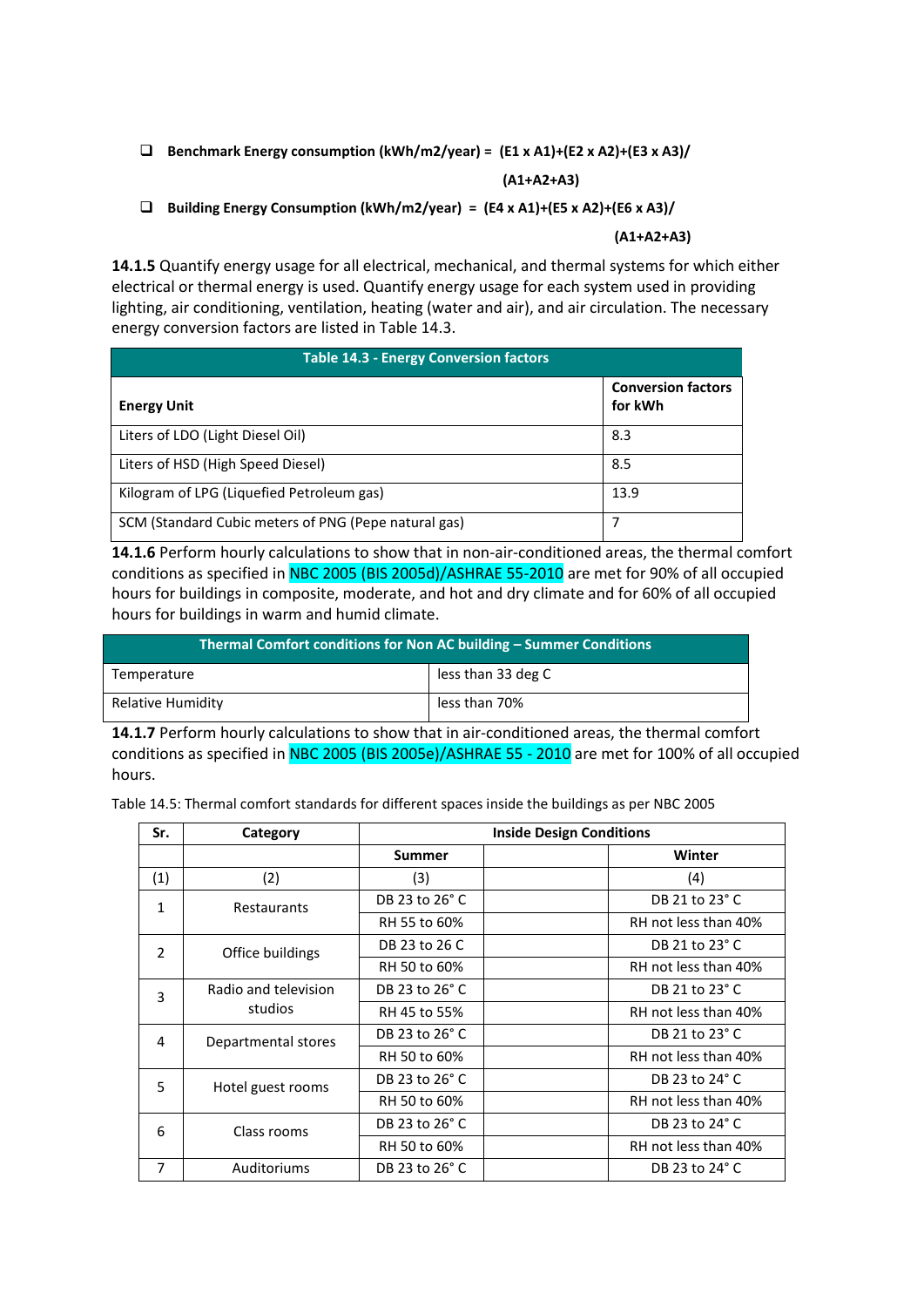|    |                    | RH 50 to 60% |                | RH not less than 40% |
|----|--------------------|--------------|----------------|----------------------|
| 8  | Recovery rooms     |              | DB 24 to 26° C |                      |
|    |                    |              | RH 45 to 55%   |                      |
| 9  | Patient rooms      |              | DB 24 to 26° C |                      |
|    |                    |              | RH 45 to 55%   |                      |
| 10 | Operation theatres |              | DB 17 to 27° C |                      |
|    |                    |              | RH 45 to 55%   |                      |

## **Updated Appraisal clauses:**

14.3.1 Compliance with Energy conservation building code-2007as per clause 14.1.1. **(6 points mandatory) -**

14.3.2 Compliance with thermal comfort conditions as per National building code-2005/ASHRAE 55 - 2010;

# AND

The design EPI for air-conditioned and non-air-conditioned space should not exceed the respective GRIHA Benchmark EPI as mentioned in Table 14.1

# AND

Demonstrate minimum 10% reduction below the benchmark for energy performance index (EPI) as per GRIHA. (Refer Tables 14.1 and 14.2) **(2 points mandatory)**

**14.3.2** Every 10% reduction in EPI of the building under a specified category shall fetch additional 2 points to a maximum of 8 points (50% reductions in EPI from the benchmark). **(2 – 8 points)**

### **Notes**

- $\triangleright$  An hourly calculation shall be performed using standard building energy simulation software (such as DOE 2, TRNSYS, and Carrier). An hourly weather file shall be generated using weather data, acceptable by the ISHRAE (Indian Society for Heating Refrigeration and Air-conditioning Engineers).
- $\triangleright$  The sizing conditions being assumed for the HVAC/hybrid cooling/heating system and the operating conditions being assumed by the energy analyst during energy simulations must be the same.
- $\triangleright$  ADaRSH shall vet all the calculations carried out by the energy consultant.
- $\triangleright$  Day use buildings perform between 9 a.m. to 5 p.m., for five days a week.
- $\triangleright$  The NBC 2005 will be referred to for the definition of climatic zones.
- $\triangleright$  Please consider the following assumptions during the energy modelling for the residential buildings:
	- o In a given apartment typology, the drawing-cum-dining room and all bedrooms will be considered to be air conditioned. In projects where the internal artificial lighting and airconditioning systems are not installed by the developer, for the purposes of analysis, please consider the following:
		- **Efficiency of the air-conditioning system to be equivalent to BEE -1 star.**
		- **Internal artificial lighting power density to be equivalent to ECBC baseline. Please** refer to ECBC 7.3.2 and/or 7.3.3 for the same.
	- $\circ$  The NHB IT Toolkit (ittoolkit.com) maybe used to conduct the energy consumption simulation. The thermal comfort simulation must be carried out separately. Weblink for the toolkit: http://www.ittoolkitindia.com/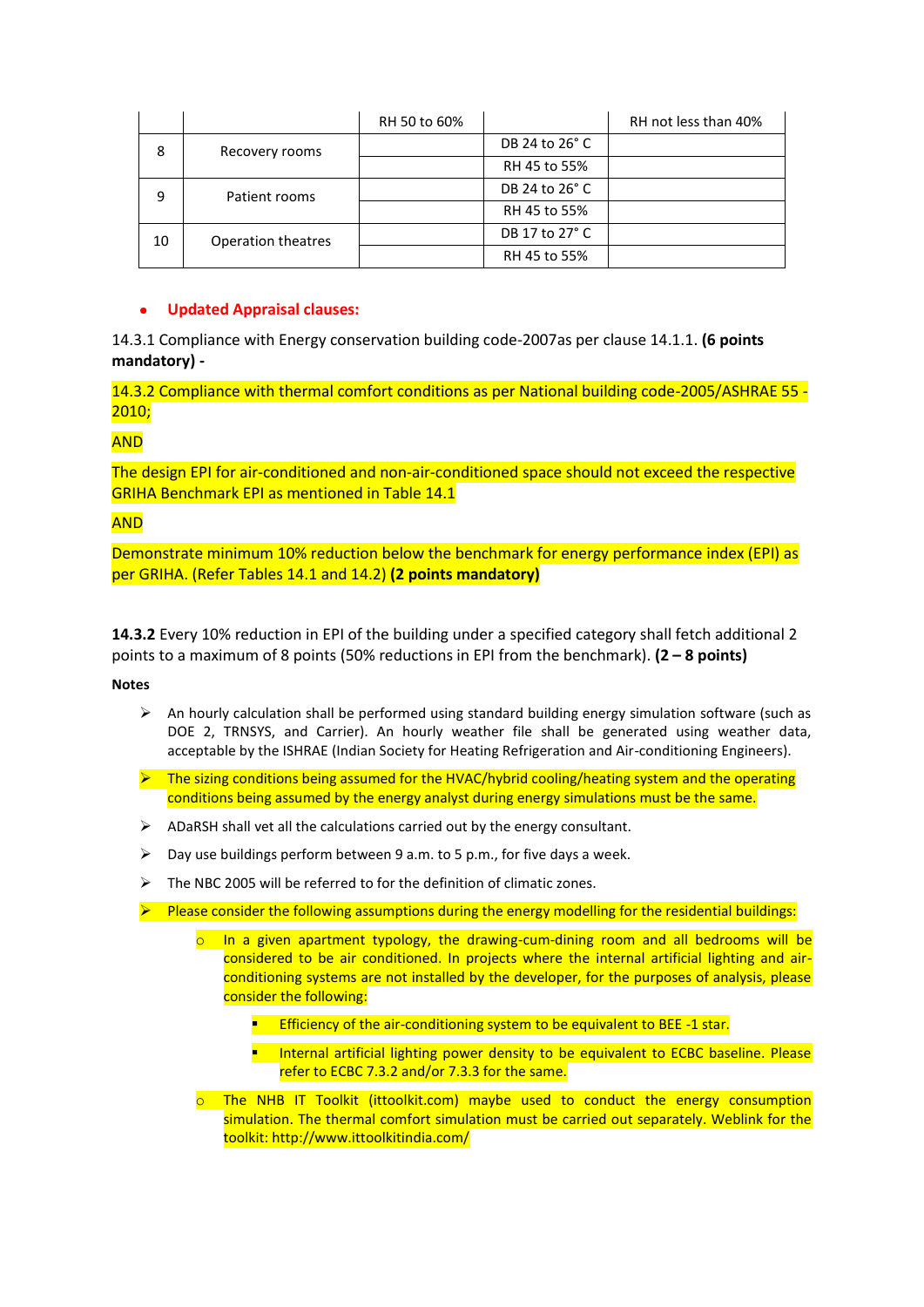# **Criterion 15:**

- **Updated Commitment clauses:**  $\bullet$ 
	- o 15.1.1 RC (reinforced concrete) (including ready-mix concrete) to make use of fly ash or slag, by using PPC (Portland Pozzolona cement) containing fly ash. A minimum of 15% replacement of cement with fly ash in PPC (by weight of the cement used) in the overall RC for meeting the equivalent strength requirements.
	- o 15.1.2 Use fly ash or equivalent waste as recommended by BIS, in building blocks for the walls.
	- $\circ$  15.1.3 Use fly ash or slag, in Plaster/masonry mortar by employing PPC. Use plaster and/or masonry mortar, which utilizes a minimum 15% of fly ash in PPC, in 100% wall/ceiling finishes and wall construction, meeting the required structural properties.
- **Updated Appraisal clauses:**
	- $\circ$  15.3.1 Minimum 15% replacement of Portland cement with fly ash, or equivalent industrial/agricultural waste as recommended by BIS, by weight of cement used in structural concrete, as per clause  $15.2.1 - 1$  point (additional 1 point if more than  $25%$ ).
	- $\circ$  15.3.2 Minimum 40% usage of fly ash, or equivalent industrial/agricultural waste as recommended by BIS, by volume of materials used for 100% load bearing and nonload bearing walls, as per clause 15.2.2 – (2 points)
	- 15.3.3 Certify minimum 15% replacement of OPC with fly ash, or equivalent industrial/agricultural waste as recommended by BIS, by weight of cement used in plaster/ masonry mortar, as per clause 15.2.3 - 1 point (additional 1 point is more than 25%)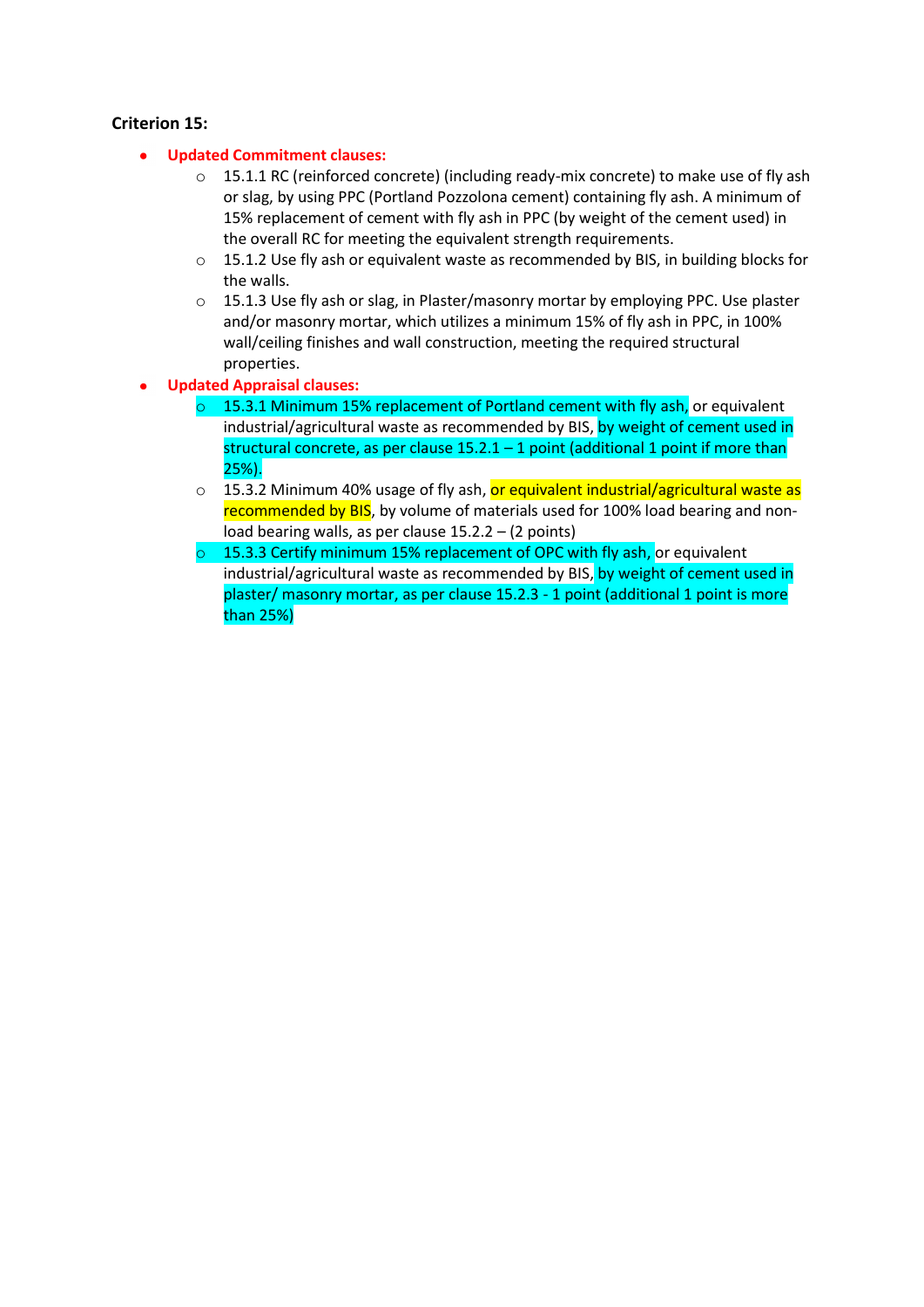# **Criterion 16:**

### **Updated Commitment clauses:**

- $\circ$  16.1.1 Structural application: Use of low-energy materials or light weight material technologies (not based on the utilization of fly ash), such as roofing/ flooring, columns, and load-bearing walls, for structural applications. Use such technologies to demonstrate a minimum 2.5% reduction in the overall embodied energy, when compared to equivalent products for the same application, for a 100% structural system used in a building, thus meeting the equivalent strength requirements.
	- Examples of low-energy products and technologies used in structural applications Technologies such as pre-stressed slab, extruded structural clay joist and filler slab, hollow floor/ roof slabs, burned clay filler pots with RCC structure, micro-concrete roofing, precast hollow plank roofing, funicular shells, zipbloc system, composite columns, reinforced grouted brick masonry, stone masonry, precast stone blocks, pre-cast concrete blocks, pre-cast finished concrete blocks, light-weight concrete blocks over dense concrete blocks, and rat trap masonry.
- $\circ$  16.1.2 Non-structural application: masonry/infill wall system: Use of low-energy materials or light-weight materials (not based on the utilization of fly ash) for nonstructural applications. Use such technologies to demonstrate a minimum 5% reduction in the embodied energy, when compared to equivalent products for the same application, for 100% infill wall system used in a building, meeting the equivalent strength requirements.
	- Examples of low-energy product and technologies in non-structural applications Infill wall system using traditional mud walling system, stabilized adobe walling, compressed earth blocks, hollow, perforated/ modular bricks, interlocking bricks, traditional stone masonry, pre-cast non-load-bearing concrete blocks, finished concrete blocks, light weight concrete blocks over dense concrete blocks, pre-cast brick panels, composite ferrocement walling, interlocking concrete blocks, rat trap masonry, and so on.

### **Updated Appraisal clauses:**

- $\circ$  Appraisal 16.3.1: Use of low-energy materials or light weight material technologies in structural as well as non-structural application clearly demonstrating a minimum 2.5% reduction in the embodied energy, when compared with equivalent products for the same application, for 100% structural system used in a building, meeting the equivalent strength requirement, as per all compliance clauses  $-1$  point (2 points if the reduction exceeds 5%)
- $\circ$  Appraisal 16.3.2: Use of low-energy materials or light-weight materials in structural as well as non-structural application clearly demonstrating a minimum 5% reduction in the embodied energy, when compared with equivalent products for the same application, for 100% structural system used in a building, meeting the equivalent strength requirement, as per all compliance clauses  $-1$  point (2 points if the reduction exceeds 10%)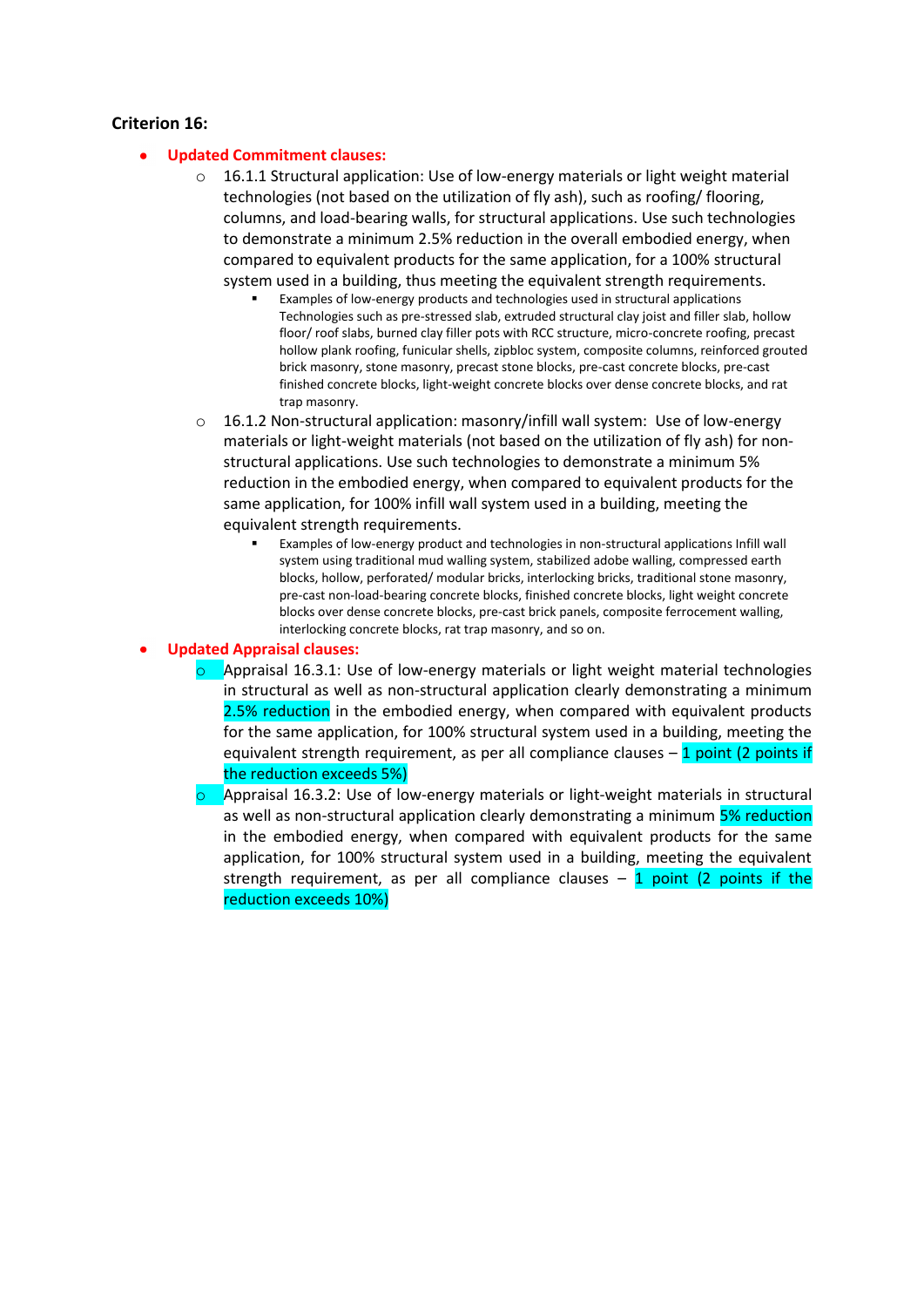# **Criterion 17:**

- $\bullet$ **Updated Commitment clauses:**
	- o A minimum of 70% of the total quantity of all interior finishes and products used in each of the categories mentioned above should be low-energy finishes/materials/products, which minimize wood as a natural resource or utilize industrial waste by using products in any category.
- $\bullet$ **Updated Appraisal clauses:**

Minimum 70% of the total quantity (gross area) of all interior finishes and products used for each of the category, as applicable to the applicant, to be low- energy finishes, for each of the following category.

- o 17.3.1 Sub-assembly/internal partitions/panelling/false ceiling/in-built furniture (2 points) – as per clauses 17.2.1–17.2.5.
- o 17.3.2 Flooring (1 point) as per clauses 17.2.1–17.2.5
- o 17.3.3 Doors/windows, frames (1 point) as per clauses 17.2.1–17.2.5.
	- Non-applicability: In case of zero material consumption for any of the 3 clauses, the final points will rest upon the discretion of ADaRSH and the GRIHA evaluator.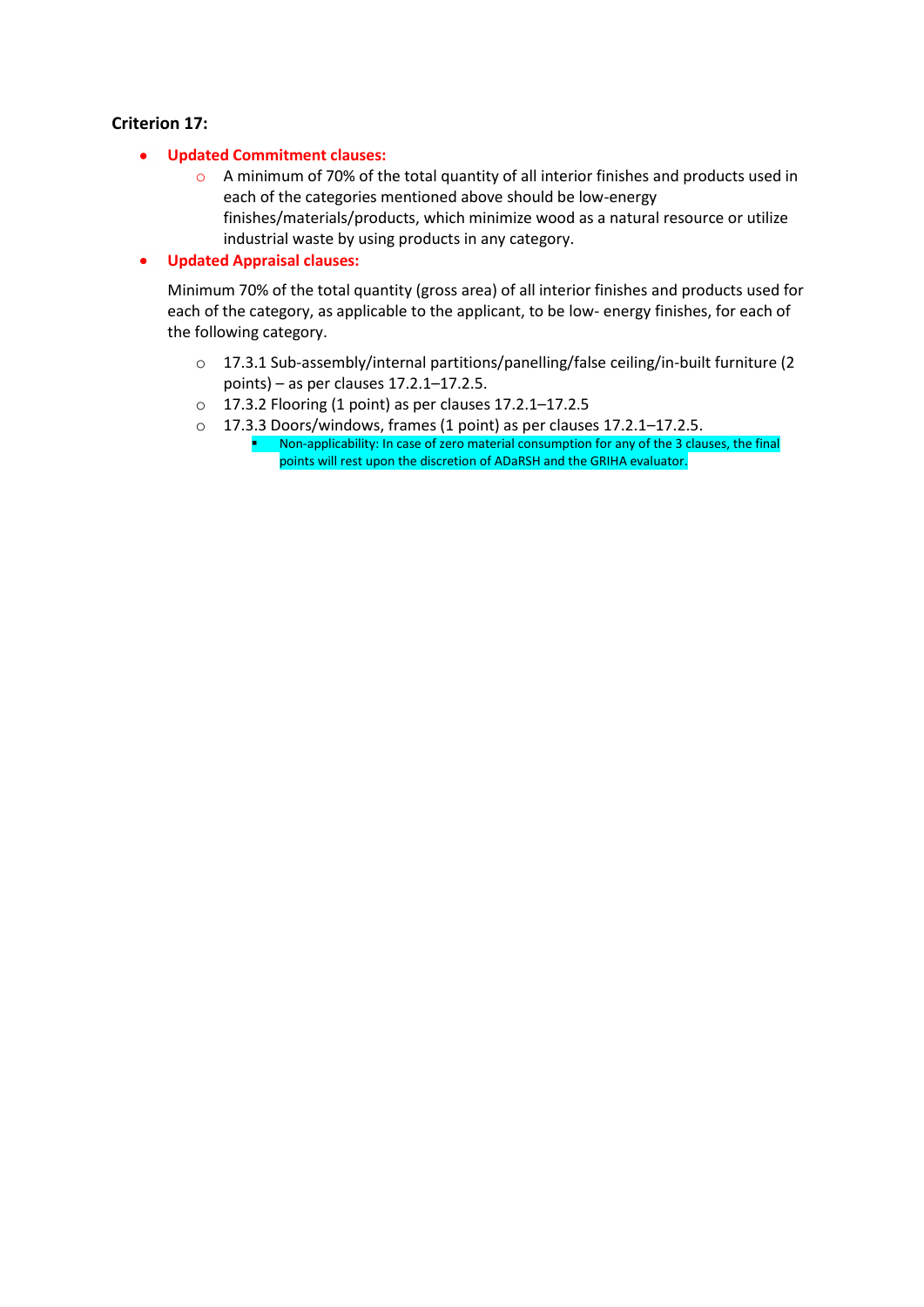# **Criterion 18:**

- **Updated Commitment clauses:**
- **18.3.1** Rated capacity of proposed renewable energy system is equal to or more than 1% of artificial lighting (internal and external) and space conditioning connected loads or its equivalent in the building (2 points – mandatory), as per all compliance clauses. For this Appraisal, the project may demonstrate compliance through installation of renewable energy (equivalent to 1% of total connected load for internal artificial lighting and space conditioning) as part of Criterion 18, and 25 together (Use of waste heat recovery systems will not be counted as renewable energy).
	- o *Non-mandate: The Commitment 18.3.1 is non-mandatory for residential buildings (over 80% of the built-up area (both FSI and non-FSI area) to be under residential use).*
- **18.3.2** Rated capacity of proposed renewable energy system meets annual energy requirements of equal to or more than 5% of internal lighting consumption or its equivalent in the building (1 point), as per all compliance clauses.
- **18.3.3** Rated capacity of proposed renewable energy system meets annual energy requirements of equal to or more than 10% of internal lighting consumption or its equivalent in the building (2 point), as per all compliance clauses.
- **18.3.4** Rated capacity of proposed renewable energy meets annual energy requirements of equal to or more than 20% of internal lighting consumption or its equivalent in the building, as per all compliance clauses (3 points).
- **18.3.5** Rated capacity of proposed renewable energy system meets annual energy requirements of equal to or more than 30% of internal lighting consumption or its equivalent in the building, as per all compliance clauses (4 points).
	- \* Exemptions as per clause 7.3 of ECBC would apply.

Note Lighting design shall be based on minimum requirements as per NBC 2005 (BIS 2005d) (criterion 13.1.5)

- **18.3.6**: Off-site or on-site renewable energy system meets annual energy requirements of equal to or more than 100% of internal lighting consumption or its equivalent in the building, as per all compliance clauses – 2 points
- **Updated Appraisal clauses:**
	- $\circ$  18.3.1 Rated capacity of proposed renewable energy system is equal to or more than 1% of artificial lighting (internal and external) and space conditioning connected loads or its equivalent in the building (2 points – mandatory), as per all compliance clauses. For this Appraisal, the project may demonstrate compliance through installation of renewable energy (equivalent to 1% of total connected load for internal artificial lighting and space conditioning) as part of Criterion 18, and 25 together (Use of waste heat recovery systems will not be counted as renewable energy).

*Non-mandate: The Appraisal 18.3.1 is non-mandatory for residential buildings (over 80% of the built-up area (both FSI and non-FSI area) to be under residential use).*

- $\circ$  18.3.2 Rated capacity of proposed renewable energy system meets annual energy requirements of equal to or more than 5% of internal lighting consumption or its equivalent in the building (1 point), as per all compliance clauses.
- $\circ$  18.3.3 Rated capacity of proposed renewable energy system meets annual energy requirements of equal to or more than 10% of internal lighting consumption or its equivalent in the building (2 point), as per all compliance clauses.
- o 18.3.4 Rated capacity of proposed renewable energy meets annual energy requirements of equal to or more than 20% of internal lighting consumption or its equivalent in the building, as per all compliance clauses (3 points).
- $\circ$  18.3.5 Rated capacity of proposed renewable energy system meets annual energy requirements of equal to or more than 30% of internal lighting consumption or its equivalent in the building, as per all compliance clauses (4 points).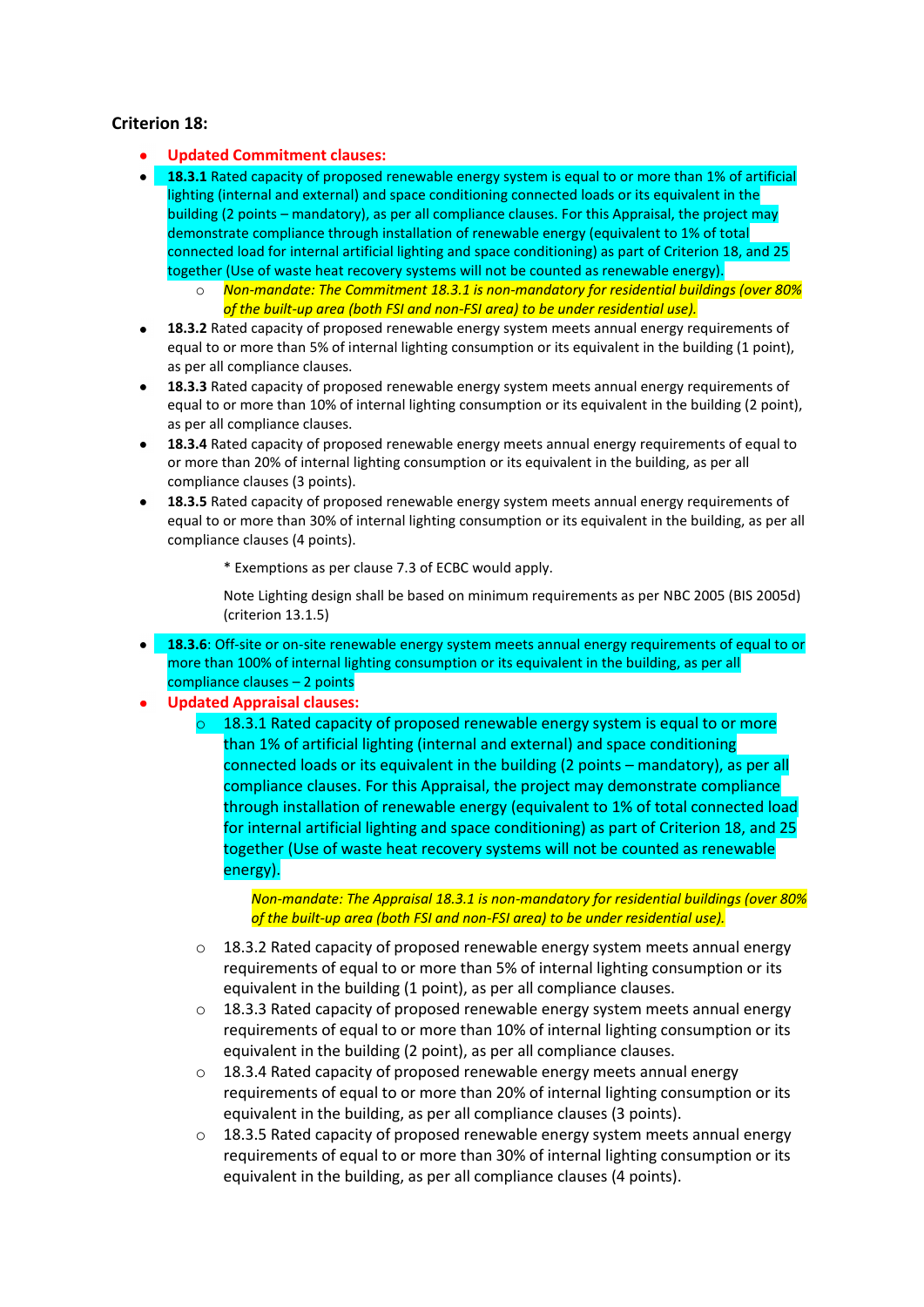- \* Exemptions as per clause 7.3 of ECBC would apply.
- Note Lighting design shall be based on minimum requirements as per NBC 2005 (BIS 2005d) (criterion 13.1.5)
- o 18.3.6: Off-site or on-site renewable energy system meets annual energy requirements of equal to or more than 100% of internal lighting consumption or its equivalent in the building, as per all compliance clauses – 2 points